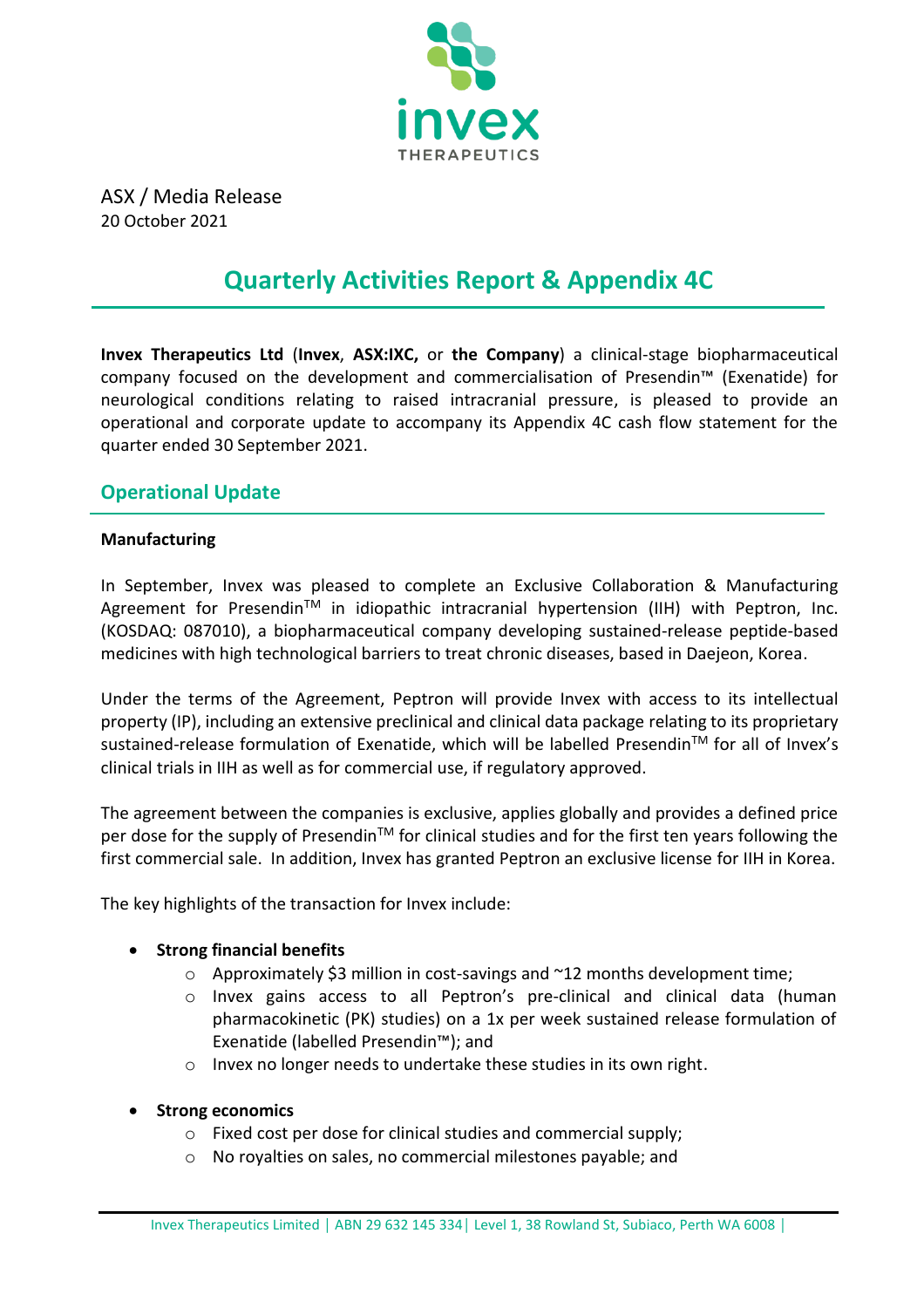$\circ$  As cost of goods known, provides flexibility for Invex in pricing discussions with future sales and marketing partners and government/private payers.

#### • **Significantly lowers risk profile**

- $\circ$  Invex no longer reliant on an untested (new) formulation and the risks that a new formulation does not meet the requirements in human PK or tolerability studies;
- $\circ$  Peptron has expertise in manufacture at scale for sustained release Exenatide; and
- $\circ$  Peptron are financially robust and are certified GMP with 48,000 doses per month capacity (i.e., 12,000 patient treatments per month), with expansion planned.

### • **Better for Patients**

- $\circ$  1x per week formulation, shown in human safety studies to be ideally suited for IIH patients; and
- $\circ$  Greater certainty of compliance in clinical studies and commercial environment versus the 1x per day formulation originally envisaged by Invex.

During the quarter, the Company made significant progress in developing a clear regulatory and clinical trial plan for Presendin™ in IIH, based predominately on the FDA response on the proposed Phase III design received in June 2021, and expert feedback received.

Invex convened a number of scientific advisory meetings with key opinion leaders, which sought to examine the plausibility of designing a single United States / European Union (US/EU) clinical trial for registration of Presendin™ that would meet the requirements of both the US Food and Drug administration (FDA) and European Medicines Agency (EMA) for market approval. The review included an independent, comprehensive clinical review of IIH patient data as it related to Perimetric Mean Deviation (PMD) and a review of published clinical evidence in the scientific literature.

A significant improvement in PMD was considered by the FDA as an appropriate primary endpoint for a Phase III trial in IIH, whereas the scientific advice received by the EMA indicated a Phase III trial should show a statistically and clinically meaningful improvement in Intracranial Pressure (ICP) and a clinical outcome measure, such as monthly headache days, in IIH patients as part of any regulatory approval. The data analysis and interpretation undertaken during the quarter sought to understand whether a significant improvement in PMD was plausible based on the evidence analysed as a primary endpoint in IIH and therefore as part of a Phase III clinical trial.

The results of the review and strategic decision by the Invex Board, including the preferred clinical and regulatory plans are expected in early Q4 CY2021.

#### **Intellectual Property**

In August, as announced to the market, the European Patent Office notified Invex on the intention to grant the Company a European patent, designated patent number EP3188747 and titled "Elevated Intracranial Pressure Treatment." The patent was subsequently published on 8 September 2021.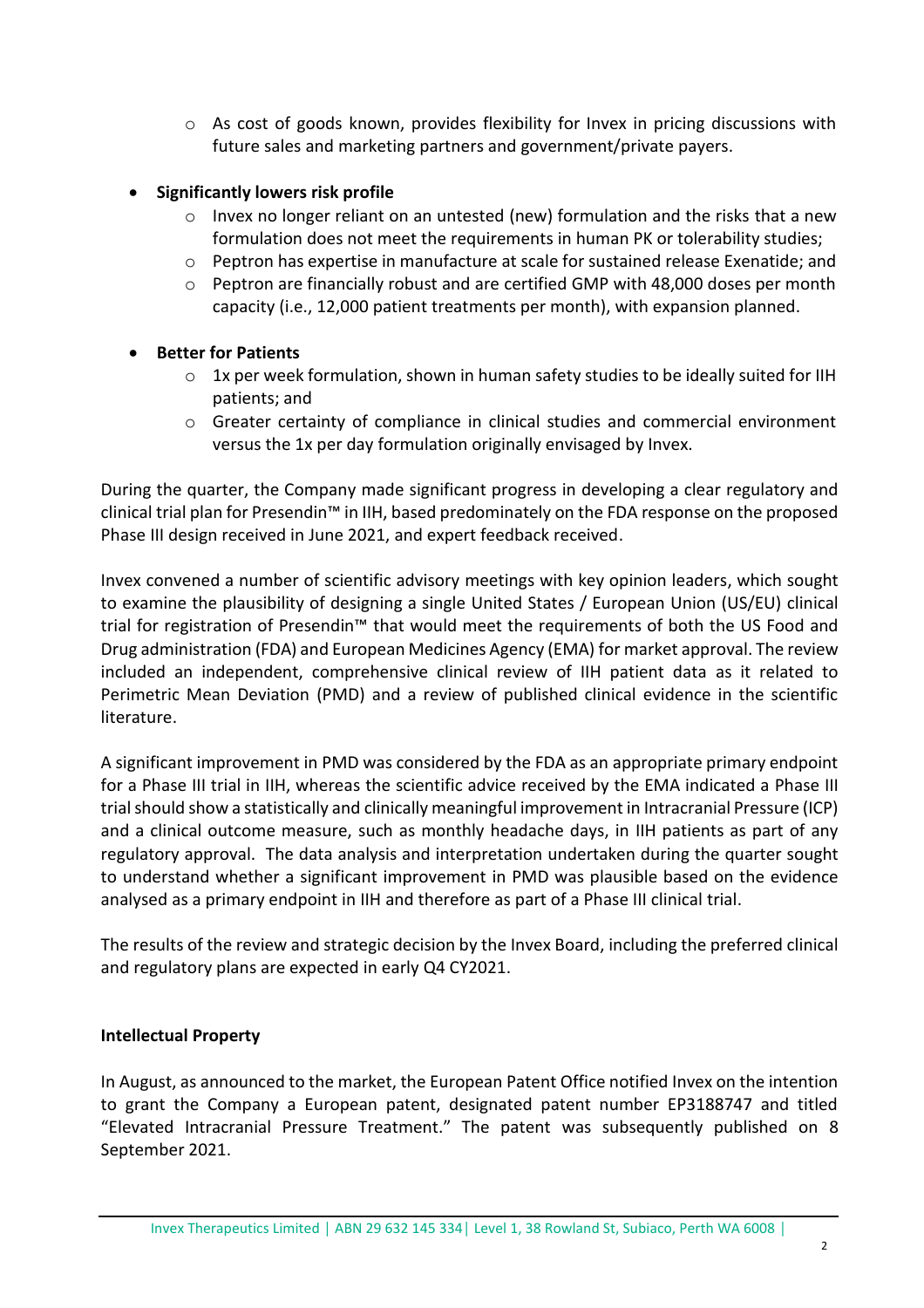As with the Company's issued US patent, this additional European patent covers the use of GLP-1 receptor agonists, including Exenatide, in reducing elevated ICP associated with IIH, with the patent providing protection until at least August 2035.

The granting of this patent for Europe, alongside the Company's issued patents in other major markets including the US and Japan provides broad IP protection as Invex progresses its clinical development plans for Presendin™. In addition, Exenatide has been granted orphan drug designations in the US and Europe, providing seven and ten years market exclusivity, respectively in these markets.

## **Corporate Update**

#### **Financial Summary and Analysis**

The Company closed the quarter in a strong financial position with cash and cash equivalents of \$32.0 million, with overall cash outflows for the quarter of \$0.74 million.

Cash outflows from operating expenditure included:

- Research & development expenditure for the quarter of \$0.32 million related to continued costs associated with the preparation of the Company's planned Phase III clinical trial, regulatory and expert advice on FDA feedback received in June 2021, along with intellectual property costs related to Invex's patent and trademark portfolio. In addition, the Company incurred costs associated with direct R&D staff of \$0.12 million.
- Administration and corporate costs of \$0.23 million related to compliance costs associated with an ASX listed company, including ASX and Director's fees, audit and legal costs.

Aggregate amounts paid to related parties of the Company and their associates included in the above costs were \$0.16 million for the quarter.

Cash outflows are expected to increase in subsequent periods as the Company places initial orders for Presendin™ from Peptron for clinical trial purposes and the commencement of the Phase III trial anticipated in 1H CY2022.

#### **Investor Relations**

Following the signing of the Peptron manufacturing agreement, the Company undertook a series of investor briefings and media interviews. Copies of the interviews and investor webcast are available on the Company's website at: [https://invextherapeutics.com/presentations/.](https://invextherapeutics.com/presentations/)

Invex has also provided an update to its Fact Sheet as at September 2021, which is available on the Company's website at: [https://invextherapeutics.com/fact-sheets/.](https://invextherapeutics.com/fact-sheets/)

In addition, the Company has been invited to present at the Bell Potter Healthcare Conference on 9-11 November 2021.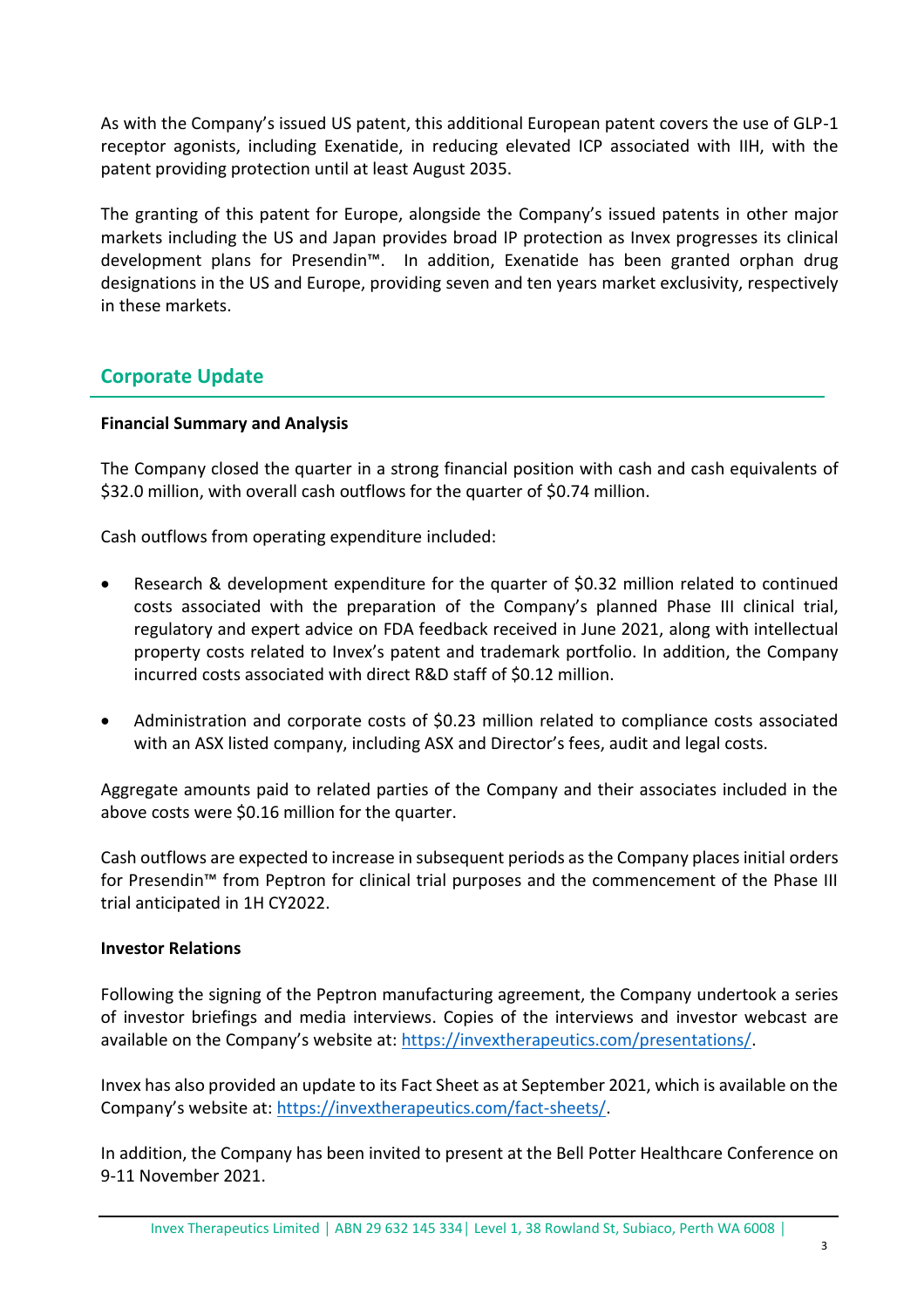**- ENDS -**

*This release dated 20 October 2021 has been authorised for lodgement to ASX by the Board of Directors of Invex Therapeutics and lodged by Narelle Warren, Company Secretary.*

### **For more information, please contact:**

| Company/Investors            | Media                              |
|------------------------------|------------------------------------|
| Dr Thomas Duthy              | Margie Livingston                  |
| <b>Executive Director</b>    | Ignite Communications              |
| tduthy@invextherapeutics.com | margie@ignitecommunications.com.au |
| +61 402 493 727              | +61 438 661 131                    |

To subscribe to Invex email alerts, please visit [www.invextherapeutics.com](http://www.invextherapeutics.com/) and follow us on Twitter **@InvexThera\_ASX**

# About Invex Therapeutics Ltd

Invex is a biopharmaceutical company focused on the repurposing of an already approved drug, Exenatide, for efficacious treatment of neurological conditions derived from or involving raised intracranial pressure, such as Idiopathic Intracranial Hypertension (IIH), acute stroke and traumatic brain injury. Invex has trademarked its repurposed Exenatide as Presendin™. [www.invextherapeutics.com.](http://www.invextherapeutics.com/)

# About Idiopathic Intracranial Hypertension (IIH)

IIH features severely raised intracranial pressure which causes disabling daily headaches and can compress the optic nerve. The usual age of onset is 20-30 years, and it is most common in women who are obese. IIH is a rapidly growing orphan indication: its incidence has increased by more than 350% in the last 10 years.

## About Presendin™

Presendin™ is a once per week, sub cutaneous, sustained-release (SR) Exenatide microsphere formulation originally developed by Peptron, Inc. (KOSDAQ: 087010). In September 2021 Invex entered into an exclusive collaboration, manufacturing and supply agreement with Peptron for Presendin™ in IIH for all major markets, with the exception of South Korea.

Exenatide is a small peptide and a synthetic version of the GLP-1 agonist exendin-4, which is currently approved for the treatment of type 2 diabetes. In 2017, Invex received orphan drug designation for Exenatide in IIH from the US Food and Drug Administration and European Medicines Agency.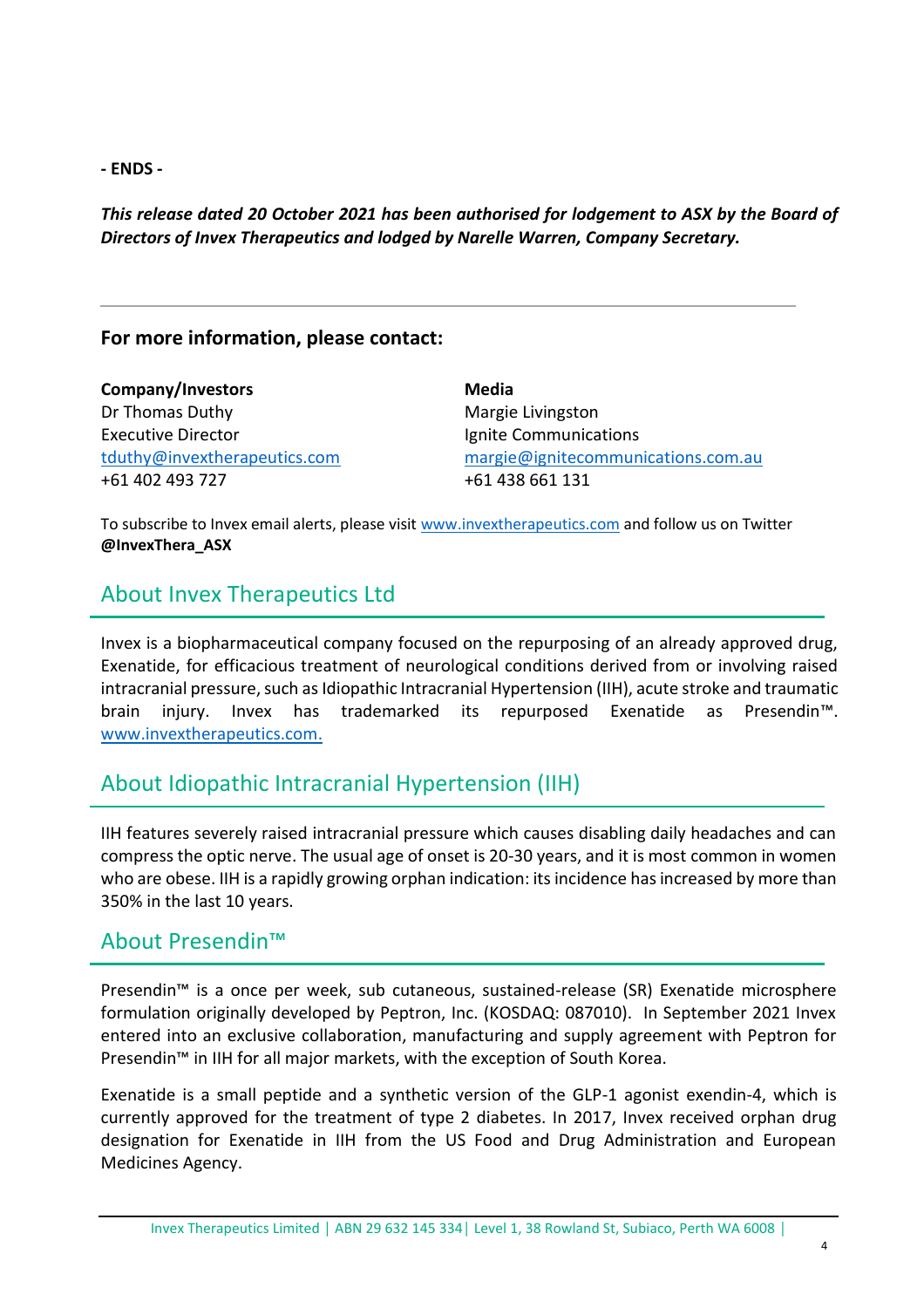# **Appendix 4C**

# **Quarterly cash flow report for entities subject to Listing Rule 4.7B**

|            | Name of entity                                      |                                   |                                        |
|------------|-----------------------------------------------------|-----------------------------------|----------------------------------------|
|            | <b>Invex Therapeutics Ltd</b>                       |                                   |                                        |
| <b>ABN</b> | Quarter ended ("current quarter")                   |                                   |                                        |
|            | 29 632 145 334                                      | 30 September 2021                 |                                        |
|            | <b>Consolidated statement of cash flows</b>         | <b>Current quarter</b><br>\$A'000 | Year to date (3)<br>months)<br>\$A'000 |
| 1.         | Cash flows from operating activities                |                                   |                                        |
| 1.1        | Receipts from customers                             |                                   |                                        |
| 1.2        | Payments for                                        |                                   |                                        |
|            | (a) research and development                        | (322)                             | (322)                                  |
|            | product manufacturing and operating<br>(b)<br>costs |                                   |                                        |
|            | advertising and marketing<br>(c)                    |                                   |                                        |
|            | leased assets<br>(d)                                |                                   |                                        |
|            | (e) staff costs $-$ R&D                             | (118)                             | (118)                                  |
|            | (f)<br>administration and corporate costs           | (232)                             | (232)                                  |
| 1.3        | Dividends received (see note 3)                     |                                   |                                        |
| 1.4        | Interest received                                   | 19                                | 19                                     |
| 1.5        | Interest and other costs of finance paid            |                                   |                                        |
| 1.6        | Income taxes paid                                   |                                   |                                        |
| 1.7        | Government grants and tax incentives                |                                   |                                        |
| 1.8        | Other (D&O insurance)                               | (82)                              | (82)                                   |
| 1.9        | Net cash (used in) operating activities             | (735)                             | (735)                                  |

| 2.  | Cash flows from investing activities |  |
|-----|--------------------------------------|--|
| 2.1 | Payments to acquire:                 |  |
|     | entities<br>(a)                      |  |
|     | businesses<br>(b)                    |  |
|     | property, plant and equipment<br>(c) |  |
|     | investments<br>(d)                   |  |
|     | intellectual property<br>(e)         |  |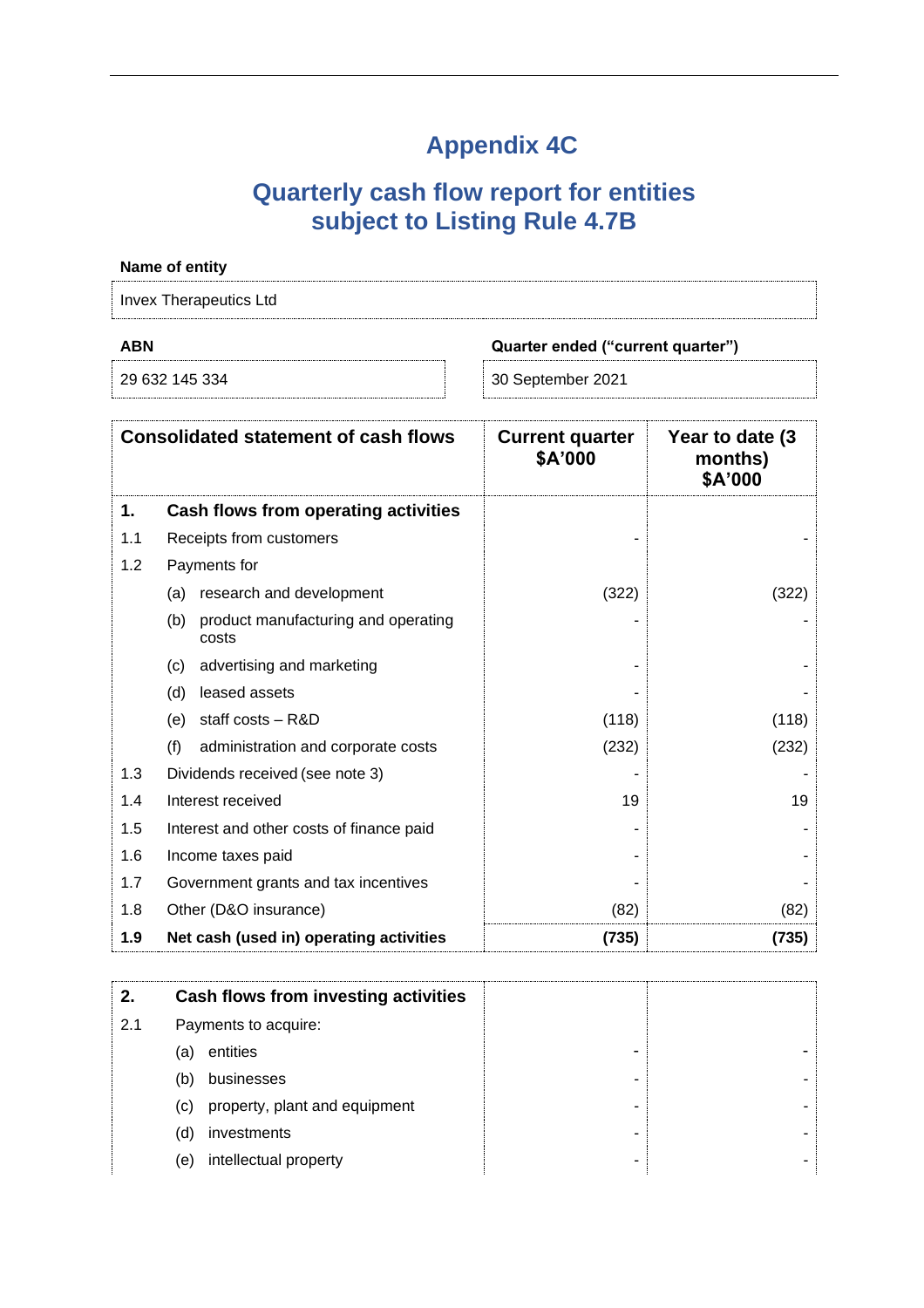| <b>Consolidated statement of cash flows</b> |                                                   | <b>Current quarter</b><br>\$A'000 | Year to date (3)<br>months)<br>\$A'000 |
|---------------------------------------------|---------------------------------------------------|-----------------------------------|----------------------------------------|
|                                             | (f)<br>other non-current assets                   |                                   |                                        |
| $2.2\,$                                     | Proceeds from disposal of:                        |                                   |                                        |
|                                             | entities<br>(a)                                   |                                   |                                        |
|                                             | (b)<br>businesses                                 |                                   |                                        |
|                                             | (c)<br>property, plant and equipment              |                                   |                                        |
|                                             | (d)<br>investments                                |                                   |                                        |
|                                             | intellectual property<br>(e)                      |                                   |                                        |
|                                             | (f)<br>other non-current assets                   |                                   |                                        |
| 2.3                                         | Cash flows from loans to other entities           |                                   |                                        |
| 2.4                                         | Dividends received (see note 3)                   |                                   |                                        |
| 2.5                                         | Other (provide details if material)               |                                   |                                        |
| 2.6                                         | Net cash from / (used in) investing<br>activities |                                   |                                        |

| 3.   | Cash flows from financing activities                                                          |  |
|------|-----------------------------------------------------------------------------------------------|--|
| 3.1  | Proceeds from issues of equity securities<br>(excluding convertible debt securities)          |  |
| 3.2  | Proceeds from issue of convertible debt<br>securities                                         |  |
| 3.3  | Proceeds from exercise of options                                                             |  |
| 3.4  | Transaction costs related to issues of<br>equity securities or convertible debt<br>securities |  |
| 3.5  | Proceeds from borrowings                                                                      |  |
| 3.6  | Repayment of borrowings                                                                       |  |
| 3.7  | Transaction costs related to loans and<br>borrowings                                          |  |
| 3.8  | Dividends paid                                                                                |  |
| 3.9  | Other.                                                                                        |  |
| 3.10 | Net cash from / (used in) financing<br>activities                                             |  |

| 4.  | Net increase / (decrease) in cash and<br>cash equivalents for the period |        |        |
|-----|--------------------------------------------------------------------------|--------|--------|
| 4.1 | Cash and cash equivalents at beginning of<br>period                      | 32,716 | 32.716 |
| 4.2 | Net cash from / (used in) operating<br>activities (item 1.9 above)       | (735)  | (735)  |
| 4.3 | Net cash from / (used in) investing activities<br>(item 2.6 above)       |        |        |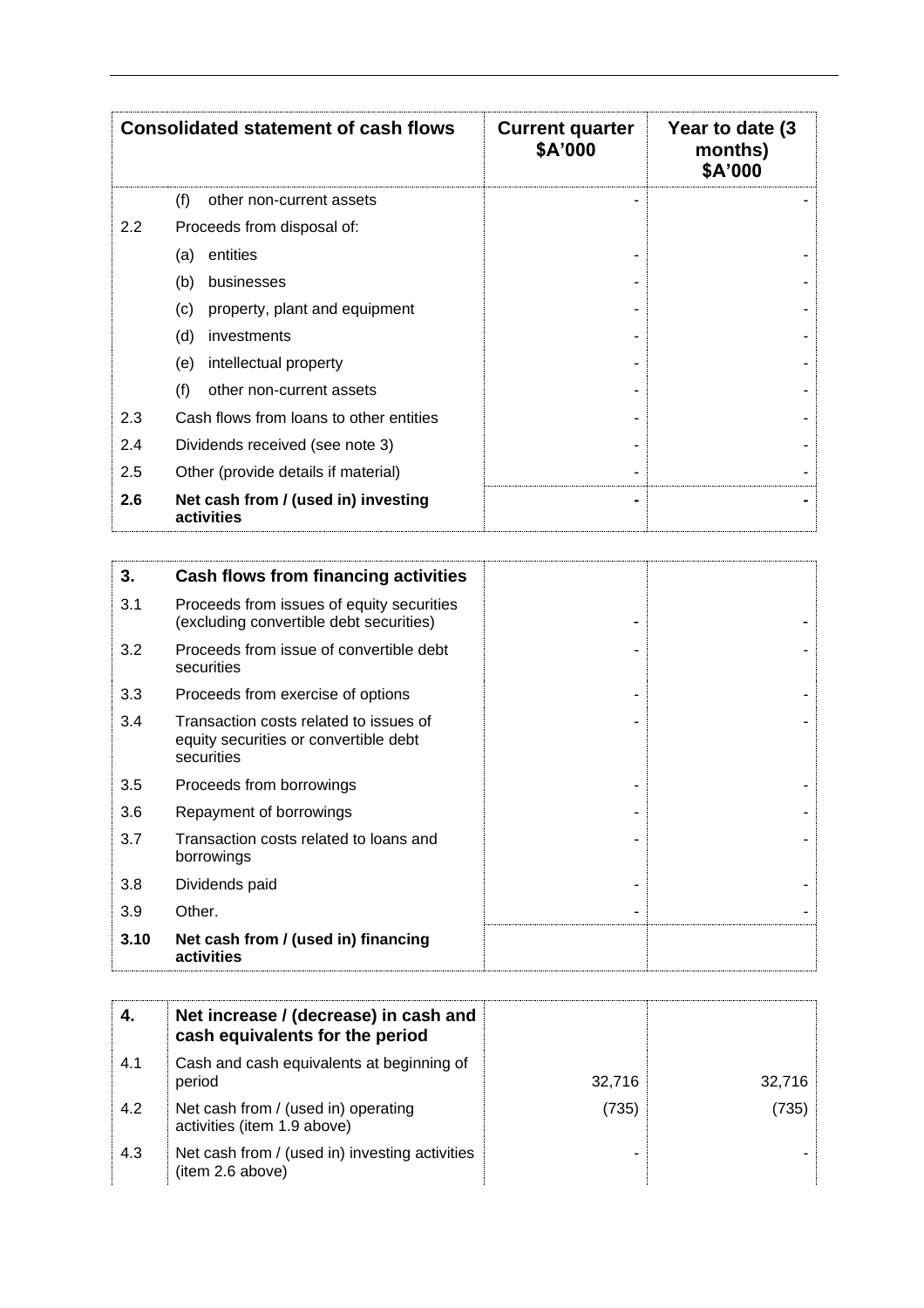|     | <b>Consolidated statement of cash flows</b>                         | <b>Current quarter</b><br>\$A'000 | Year to date (3)<br>months)<br>\$A'000 |
|-----|---------------------------------------------------------------------|-----------------------------------|----------------------------------------|
| 4.4 | Net cash from / (used in) financing activities<br>(item 3.10 above) |                                   |                                        |
| 4.5 | Effect of movement in exchange rates on<br>cash held                |                                   |                                        |
| 4.6 | Cash and cash equivalents at end of<br>period                       | 31,981                            | 31,981                                 |

| 5.  | Reconciliation of cash and cash<br>equivalents<br>at the end of the quarter (as shown in the<br>consolidated statement of cash flows) to the<br>related items in the accounts | <b>Current quarter</b><br>\$A'000 | <b>Previous quarter</b><br>\$A'000 |
|-----|-------------------------------------------------------------------------------------------------------------------------------------------------------------------------------|-----------------------------------|------------------------------------|
| 5.1 | <b>Bank balances</b>                                                                                                                                                          | 931                               | 1,716                              |
| 5.2 | Call deposits                                                                                                                                                                 | 31.050                            | 31,000                             |
| 5.3 | <b>Bank overdrafts</b>                                                                                                                                                        |                                   |                                    |
| 5.4 | Other (provide details)                                                                                                                                                       | -                                 |                                    |
| 5.5 | Cash and cash equivalents at end of<br>quarter (should equal item 4.6 above)                                                                                                  | 31,981                            | 32.716                             |

| 6. | Payments to related parties of the entity and their |
|----|-----------------------------------------------------|
|    | associates                                          |

6.1 Aggregate amount of payments to related parties and their

associates included in item 1

| <b>Current quarter</b><br>\$A'000 |
|-----------------------------------|
| 160                               |
|                                   |

6.2 Aggregate amount of payments to related parties and their associates included in item 2

Note: if any amounts are shown in items 6.1 or 6.2, your quarterly activity report must include a description of, and an explanation for, such payments

\$37,500 was paid to Prof. Alexander Sinclair for Executive Director services.

\$12,500 was paid to David McAuliffe for Non-executive Director fees.

\$37,500 was paid to Warambi Ltd, a company controlled by Dr Jason Loveridge for R&D consultancy services and Directors fees.

\$31,250 was paid to Nemean Group Pty Ltd, a company which Dr Thomas Duthy is a director and shareholder for the provision of Executive Director services.

\$32,500 was paid to Concept Biotech Pty Ltd, a company which David McAuliffe and Narelle Warren are directors and shareholders for the provision of accounting and company secretarial services.

\$8,990 after tax was paid to Dr Megan Baldwin for Non-executive Director fees.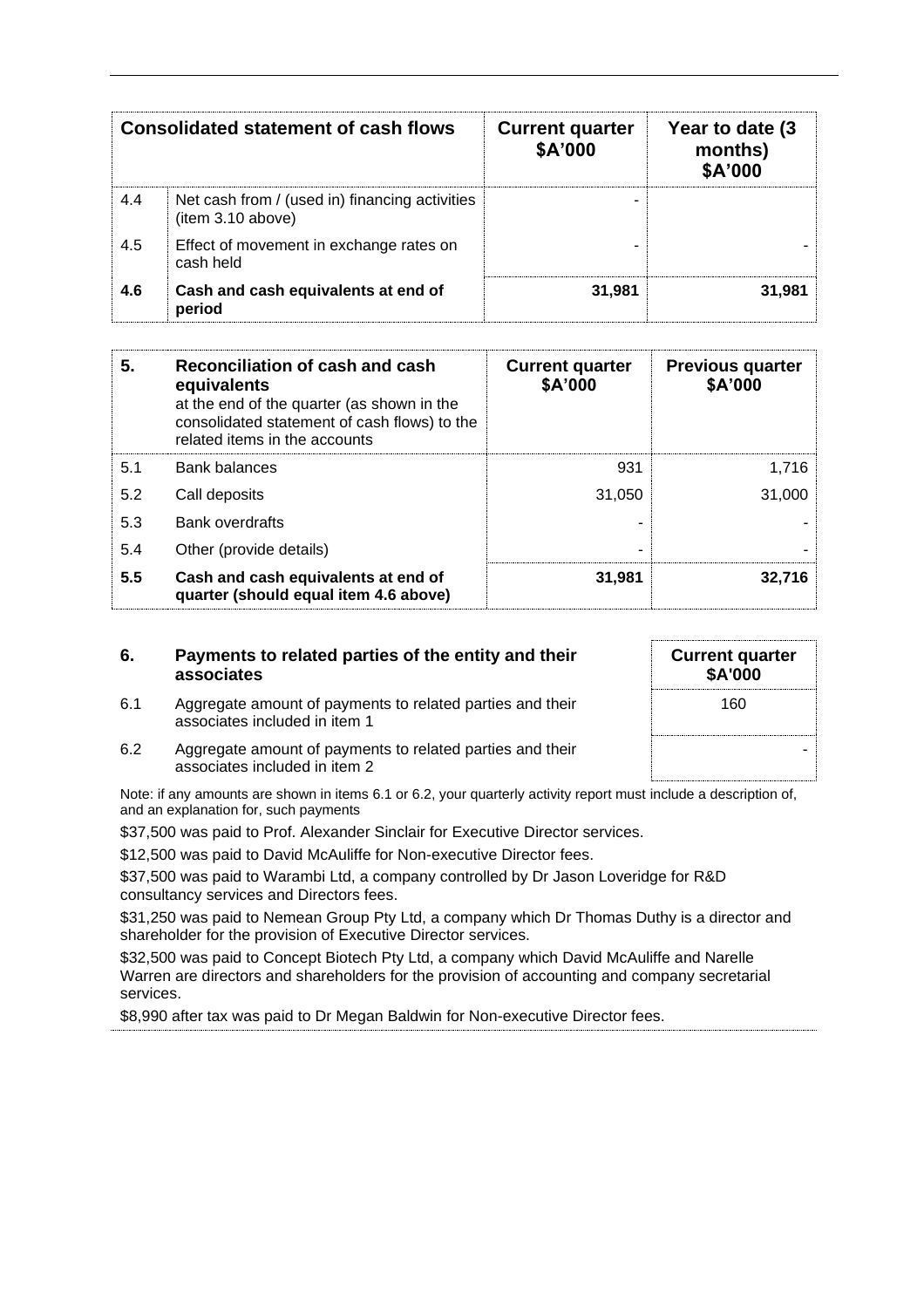### **7. Financing facilities**

*Note: the term "facility' includes all forms of financing arrangements available to the entity. Add notes as necessary for an understanding of the sources of finance available to the entity.*

- 7.1 Loan facilities
- 7.2 Credit standby arrangements
- 7.3 Other (please specify)
- 7.4 **Total financing facilities** -

| <b>Total facility</b><br>amount at quarter<br>end<br>\$A'000 | Amount drawn at<br>quarter end<br>\$A'000 |
|--------------------------------------------------------------|-------------------------------------------|
|                                                              |                                           |
|                                                              |                                           |
|                                                              |                                           |

#### 7.5 **Unused financing facilities available at quarter end** -

7.6 Include in the box below a description of each facility above, including the lender, interest rate, maturity date and whether it is secured or unsecured. If any additional financing facilities have been entered into or are proposed to be entered into after quarter end, include a note providing details of those facilities as well.

| 8.  | Estimated cash available for future operating activities                     | \$A'000 |
|-----|------------------------------------------------------------------------------|---------|
| 8.1 | Net cash from / (used in) operating activities (Item 1.9)                    | (735)   |
| 8.2 | Cash and cash equivalents at quarter end (Item 4.6)                          | 31,918  |
| 8.3 | Unused finance facilities available at quarter end (Item 7.5)                |         |
| 8.4 | Total available funding (Item $8.2 +$ Item $8.3$ )                           | 31.918  |
| 8.5 | Estimated quarters of funding available (Item 8.4 divided by<br>Item $8.1$ ) | 43      |

- 8.6 If Item 8.5 is less than 2 quarters, please provide answers to the following questions:
	- 1. Does the entity expect that it will continue to have the current level of net operating cash flows for the time being and, if not, why not?

Answer: 2. Has the entity taken any steps, or does it propose to take any steps, to raise further cash to fund its operations and, if so, what are those steps and how likely does it

believe that they will be successful? Answer: 3. Does the entity expect to be able to continue its operations and to meet its business objectives and, if so, on what basis?

Answer: